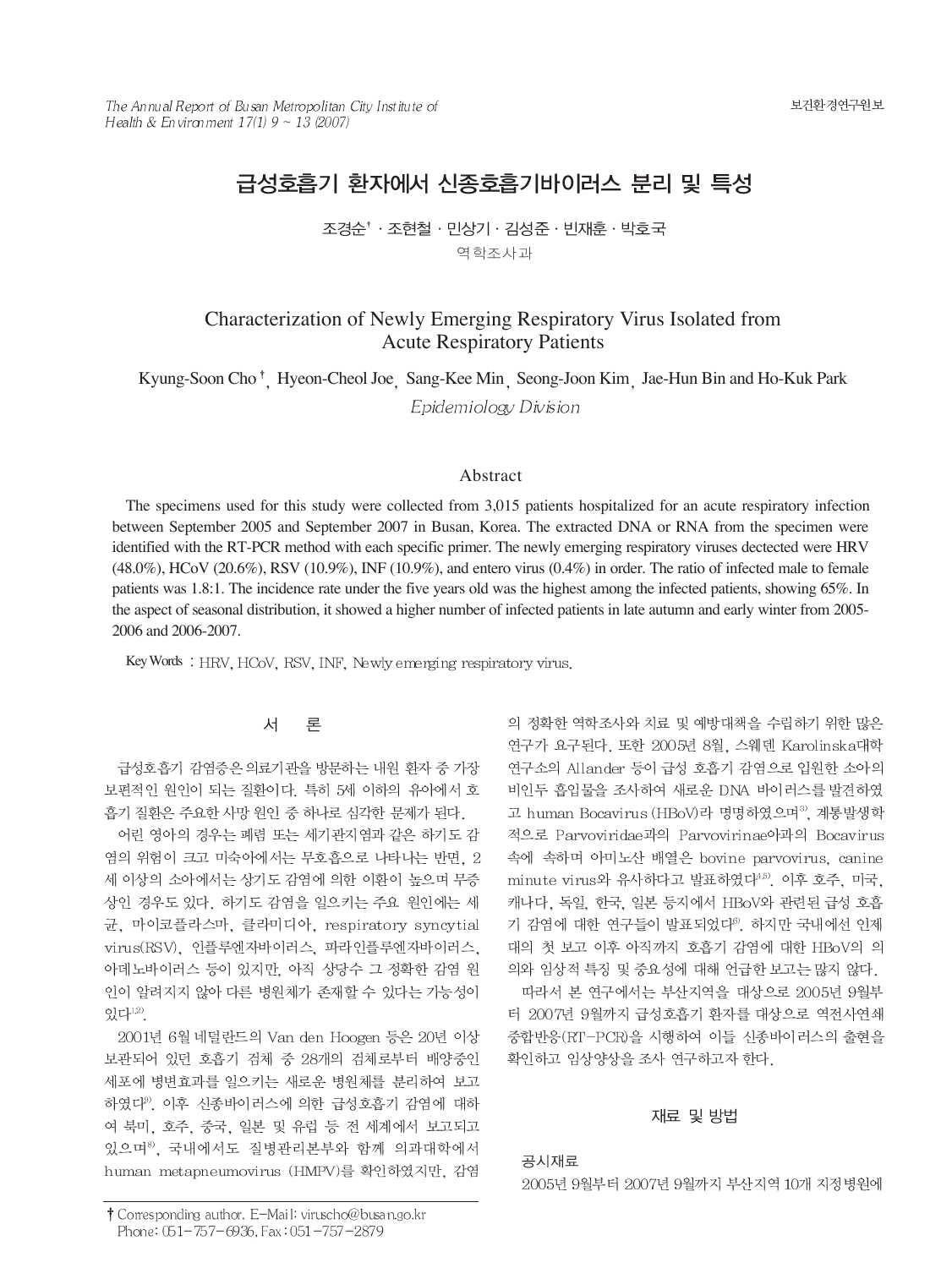

Fig. 1. Detection of various influenza virus by multiplex RT-RCR.

> 100bp: Molecular weigh markers (100bp ladder), H1N1: INF A/H1N1 (837bp), M-gene(358bp) H3N2: INF A/H3N2 (658bp), M-gene(358bp) B: INF B (1017bp)

내원한 3.015명의 급성호흡기환자로부터 콧물 및 인후도찰물 을 채취하여 바이러스 수송배지에 넣은 후 냉장 상태를 유지하 면서 실험실로 운반, 바이러스 분리를 위한 검체로 사용하였다.

#### 실험방법

#### RNA분리

바이러스 배양액을 QIAamp Viral RNA Kit (QIAGEN GmbH, Germany)를 이용하여 RNA를 분리하였다.

#### Influenza cDNA 합성 및 RT-PCR

분리된 RNA는 RT pre-mix kit for influenza(Cat. No. CDM1005, COSMO, Korea)를 이용하여 인플루엔자 A/H1, A/H3, A/H5 및 B형을 동시에 검출하고자 하였다. 즉, RNA 10 μl를 RT-PCR pre-mix에 혼합하여 42 에서 1시간 반응시 켜 cDNA를 합성시킨 후 95℃, 3분간 변성시켜 94℃ 1분, 61℃ 1분, 72℃ 1분 35 cycle, 72℃ 5분 1 cycle로 반응시켰다. 증폭 된 PCR 산물은 1.5% agarose gel (0.5x TAE buffer)에서 전 기영동하여 확인하였다.

## 급성호흡기바이러스 (Respiratory syncytial virus, Parainfluenza 1,2,3, Entero virus, Rhinovirus, Human Corona virus) dDNA 합성 및 RT-PCR

분리된 RNA는 RT pre-mix kit for RSV, PIV12,3 (Cat. No. CDM1001, COSMO, Korea), RT pre-mix kit for Rhinovirus (Cat. No. CDM1007, COSMO, Korea), RT pre-mix kit for Enterovirus (Cat. No. CDM1008, COSMO, Korea), RT premix kit for Human Corona



Fig. 2. Detection of various Respiratory syncytial virus and parainflueza by multiplex RT-RCR. 100bp: Molecular weigh markers (100bp ladder), RSV: Respiratory syncytial virus (577bp) PIV 1: parainflueza 1type (399bp), PIV 2: parainflueza 2type(196bp) PIV 3: parainflueza 3type(273bp)

Virus (Cat. No. CDM1002, COSMO, Korea)를 이용하여 급 성호흡기 바이러스 (RSV, PIV1.2.3, EV, RV, HCoV)을 검출 하고자 하였다. 즉, RNA 10  $\mu$ l를 RT-PCR premix에 혼합하 여 42°C 에서 1시간 반응시켜 cDNA를 합성시킨 후, 94°C 3분 간 변성시켜 94℃ 1분, 54℃ 1분, 72℃ 1분 35 cycle, 72℃ 7분 1 cycle로 반응시켰다. 증폭된 PCR 산물은 1.5% agarose gel (0.5x TAE buffer)에서 전기 영동하여 확인하였다.

#### Adeno. Human Boca Virus cDNA 합성 및 RT-PCR

분리된 RNA는 RT premix kit for Adeno, Human Boca Virus (Cat. No. CDM1006, COSMO, Korea)를 이용하여 Adeno, Human Boca Virus를 동시에 검출하고자 하였다. 즉 RNA 10 µl를 RT-PCR premix에 혼합하여 95℃에 3분간 변 성시켜 95℃ 1분, 54℃ 1분, 72℃ 1분 35 cycle, 72℃ 5분 1 cycle로 반응시켰다. 증폭된 PCR 산물은 1.5% agarose gel(0.5x TAE buffer)에서 전기 영동하여 확인하였다.

#### 결과 및 고찰

2005년 9월부터 2007년 9월까지 부산지역 10개 지정병원 에 내원한 환자 3.015명으로부터 채취한 인후도찰물로 부터 258건이 양성으로 확인되었으며, 이들을 역전사연쇄중합반응 을 시행한 결과는 다음과 같다(Fig. 1 ~ Fig. 5).

Influenza virus (INF)는 모두 27건이 검출되었으며 이 중 INF A/H1N1과 INF B는 각각 1건씩 확인되었다(Fig. 1). Respiratoy syncytial virus (RSV)는 27건에서 검출되었으 며 577bp 의 PCR 산물로 확인할 수 있었다. Parainfluenza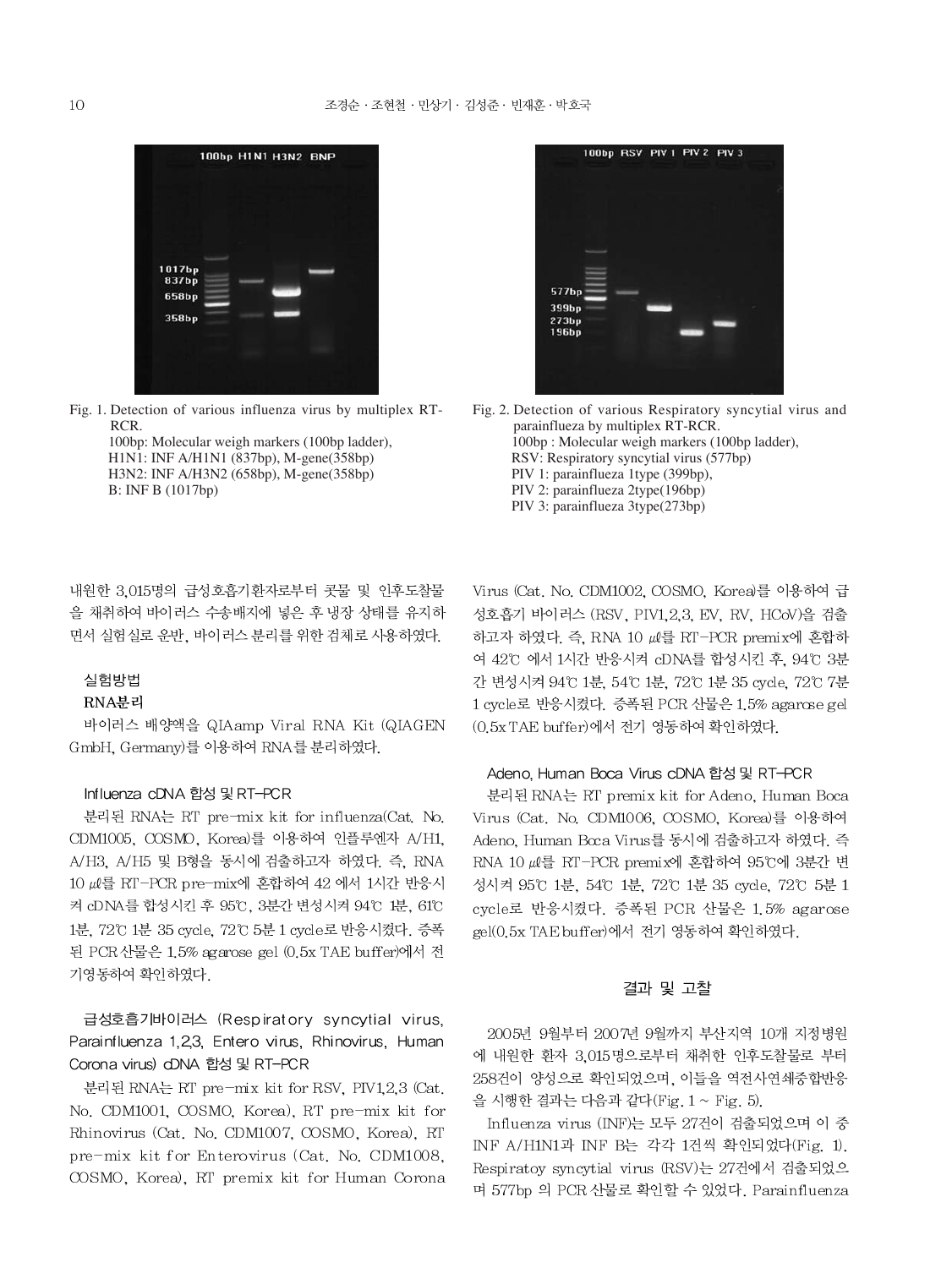

Fig. 3. Human Rhino virus and Human Entero virus detected by multiplex RT-RCR.

100bp: Molecular weigh markers (100bp ladder), HRV: Human Rhino virus (380bp) HEV: Human Entero virus (436bp)

| 100bp ADV HBoV |  |  |
|----------------|--|--|
|                |  |  |
|                |  |  |
|                |  |  |
|                |  |  |
| 458bp<br>347bp |  |  |
|                |  |  |
|                |  |  |

Fig. 5. Adenovirus and Human bocavirus detected by multiplex RT-RCR. 100bp: Molecular weigh markers (100bp ladder) ADV: Adenovirus (458bp) HBoV: Human bocavirus (347bp)

virus는 2006년 5월과 7월에 각각 1건씩 양성반응이 나타났 으며, 이들의 PCR산물은 size가 273 bp로 나타나 type 3형 으로 확인되었다(Fig. 2). Human rhinovirus (HRV)는 119 명의 검체에서 양성반응을 나타내었으며 그 PCR 산물 크기는 380 bp로 확인할수 있었다. Entero virus는 1명에서 검출되 었고, 436 bp의 product size로서 확인할 수 있었다(Fig. 3). Human corona virus (HCoV)는 51명의 검체에서 3종류의 혈청형이 발견되었는데, 229E는 15건, OC43은 36건으로 확 인되었다(Fig. 4). Human boca virus (HBoV)는 23명의 검 체에서 양성을 나타내었으며, 347 bp의 product size로 확인 하였다(Fig. 5).

성별 발생양상은 남아의 경우 248명 중 160명(64.5%)이 검 출되었고, 여아는 88명(35.5%)으로 남아에서 여아보다 검출



Fig. 4. Detection of various Human Corona virus (OC43, 229E) by multiplex RT-RCR. 100bp: Molecular weigh markers (100bp ladder) OC43: Human Corona virus OC43 (334bp) 229E : Human Corona virus 229E (574bp)

#### 률이 1.8:1로 높게 나타났다(Fig. 6).

각각의 바이러스에 대한 양성률은 HRV가 119명(48.0%)으로 가장 높았고, HCoV가 51명(20.6%)으로 다음 순으로 나타났다. 이어서 RSV(27명, 10.9%), INF(27명, 10.9%) 그리고 HBoV(23명, 9.3%)로 비슷한 양성율을 나타내었다. 반면 entero virus는 1명(0.4%)에서만 양성으로확인되었다(Fig. 6).

연령별 발생양상은 1세에서 5세까지는 161명(65.0%)으로 가장 높은 발생율을 나타내었으며, 6세에서 10세 미만은 54명 (21.8%)으로 나타났다. 그리고 10세 이상의 전체 연령대에서 도 다소 낮은 발생율을 나타내었다(Fig. 7).

이러한 결과는 2005년 한 등의 급성호흡기성 하기도 감염의 역학과 중증 감염에 대한 위험인자의 분석 결과 1세 미만의 영 아가 전체 67%를 차지하고 남녀가 1.7:1의 비로 남아에서 발 병율이 높이 나타난 결과와 유사하였을 뿐 아니라, 국내외 소 아를 대상으로 한 이전의 연구 결과와도 비슷한 양상을 나타내 었다<sup>7,9</sup>.

계절별 발생양상은 2005년 10월의 경우 아주 낮은 발생율을 나타내었지만, 9월에서 12월 사이를 비롯하여, 2006년 1월까 지 집중적으로 높은 발생율을 나타내었다. 2006년 2월부터 10 월까지는 연중 낮은 발생율을 나타내다가, 11월부터 점차 높아 져 2007년 4월까지 다시 집중적으로 높은 발생율을 나타내었 다. 이와 같이 급성호흡기바이러스는 늦가을에서 한겨울까지 절정을 이루나 연중 관찰됨을 알 수 있었다(Fig. 8, Table 1).

각 바이러스별 월별 발생양상은 인플루엔자바이러스의 경우 2005년과 2006년 사이, 2006년과 2007년 사이의 한겨울 동 안 2~3개월 정도 낮은 발생율을 나타내기는 하지만 절정을 이 루었으며, HCoV의 경우 2005년 10월부터 2006년 1월까지 절정을 나타내었지만 대체로 발생율은 저조하였다. HBoV의 경우 2006년 6월부터 10월까지 절정을 이루었으며, 이 후에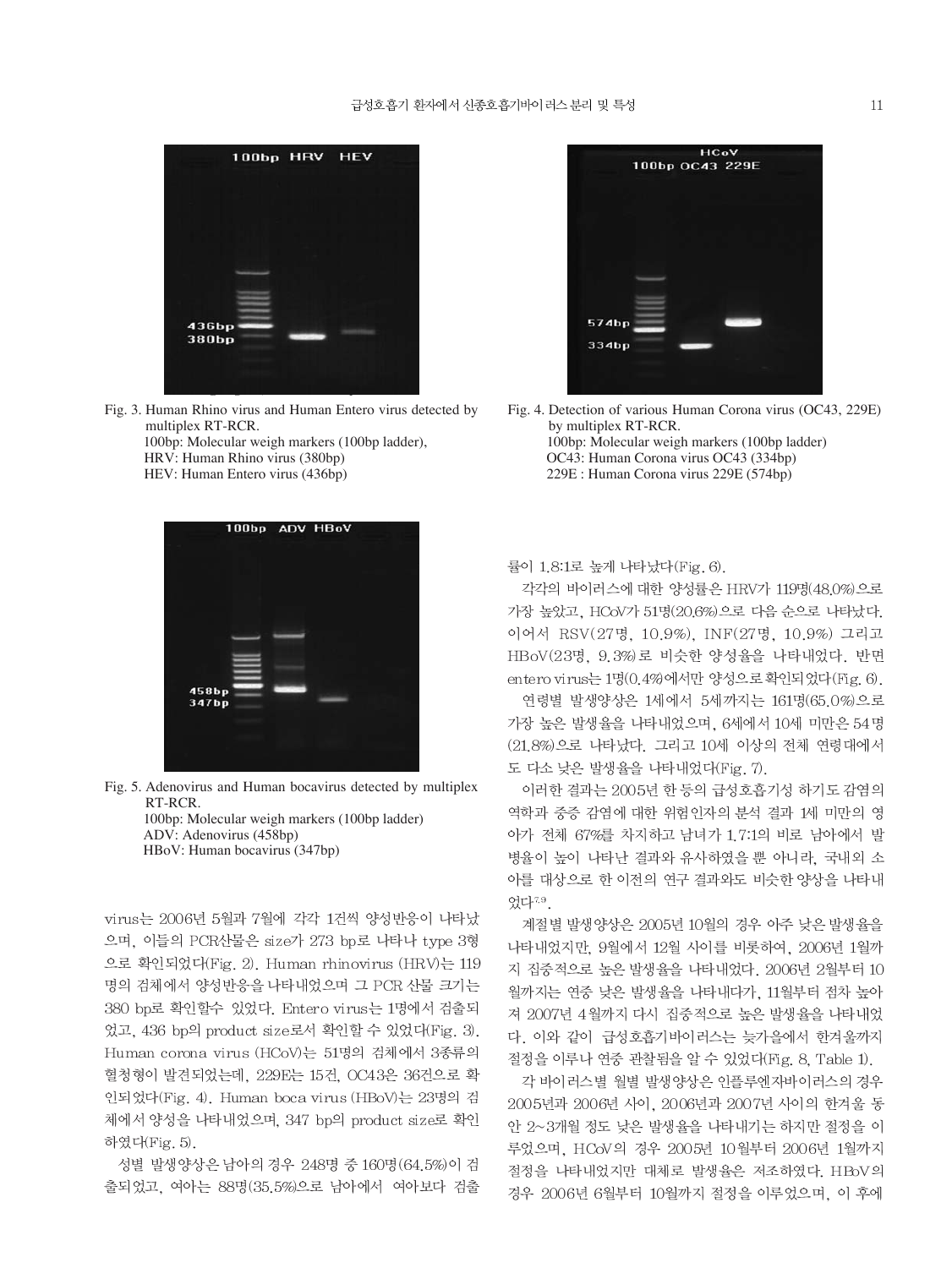



Fig. 8. Monthly distribution of acute respiratory viruses during the 2005. 9 - 2007. 9 in Busan.

도 발생율이 낮기는 하지만 꾸준히 관찰되었다. Arnold의 보 고에 따르면 HBoV는 주로 늦가을에서 겨울에 발생하며 12개 월 이하에서 63% 정도로 나타나며, 주로 여아에서 보다 남아 에서 높은 발생양상을 나타내었다10). HRV의 경우는 2005년 9월부터 2006년 1월까지, 2006년 10월부터 2007년 7월까지 가장 높은 발생율을 나타내었다. 그리고 RSV의 경우 2006년 겨울에 짧은 시기동안 낮은 발생율을 나타내었다. 미국의 질병 관리센타(CDC)의 보고에 따르면 1998년에서 1999년까지는 11월에서 4월까지 지속되었으며, 1999년 늦가을부터 2000년 봄까지 2~5개월간 지속되었다11). 한 등이 1995년 부터 2004 년까지 10년 동안 조사한 결과 연중 관찰되었으나 늦은 가을에 서 늦은 겨울까지 가장 높은 비율로 나타났다.

부산지역 한 산부인과 병원 신생아실에서 독감증상과 폐렴 증상의 신생아들이 증가하여 인근 종합병원 신생아 집중치료 실로 옮기는 등 신생아실을 비우고 다른 병실로 옮겨놓고 소독 을 하는 등 소동이 일어난 사례가 2007년 가을에 있었는데 의 사, 간호사, 신생아들의 호흡기 검체를 채취하여 실험한 결과 20건 검체에서 3건의 신생아들에게 RSV A type이 규명되었 다. 부산지역에서 발생한 동일한 시기에 충북과 강원도 각 지 역에서 RSV 양성 검체가 각 1건씩 검출되어 RSV G gene 염



Fig. 6. Distribution of isolated viruses by sexual diversity. Fig. 7. Age distribution of acute respiratory viruses during the 2005. 9 - 2007. 9 in Busan.



Fig. 9. Monthly distribution of respiratory tract infection during the 2005. 9 - 2007. 9 in Busan.

기서열에 대하여 국내에서 보고한 사례 그리고 외국의 사례를 함께 비교한 결과 부산지역 신생아로부터 검출되었던 3건의 RSV의 G gene 염기서열은 서로 상동성이 있으며, 충북과 강 원지역에서 검출된 RSV와는 다른 cluster를 이루는 것을 확 인하였다. 급성호흡기 환자들 중에서 HRV가 가장 높은 발생 율을 나타내었으며 연중 관찰되었다(Fig. 9).

#### 요 약

2005년 9월부터 2007년 9월까지 최근 2년간 부산지역 10 개 지정병원에 내원한 환자 3,015명으로부터 채취한 인후도찰 물로부터 급성호흡기바이러스 258건을 분리 확인하였으며, 각 각의 바이러스에 대한 양성률은 HRV 119명(48.0%), HcoV 51 명(20.6%), RSV 27명(10.9%), INF 27명(10.9%) 그리고 HBoV 23명(9.3%)을 나타내었다. 반면 entero 바이러스는 단 1명(0.4%)만 양성으로 확인되었다.

성별 발생양상은 남아의 경우 248명 중 160명 (64.5%), 여아 는 88명(35.5%)으로 남아에서 여아보다 1.8:1로 높게 나타났 다. 연령별 발생양상은 1세에서 5세까지는 161명(65.0%)으로 가장 높은 발생율을 나타내었다. 계절별 발생양상은 2005년 9